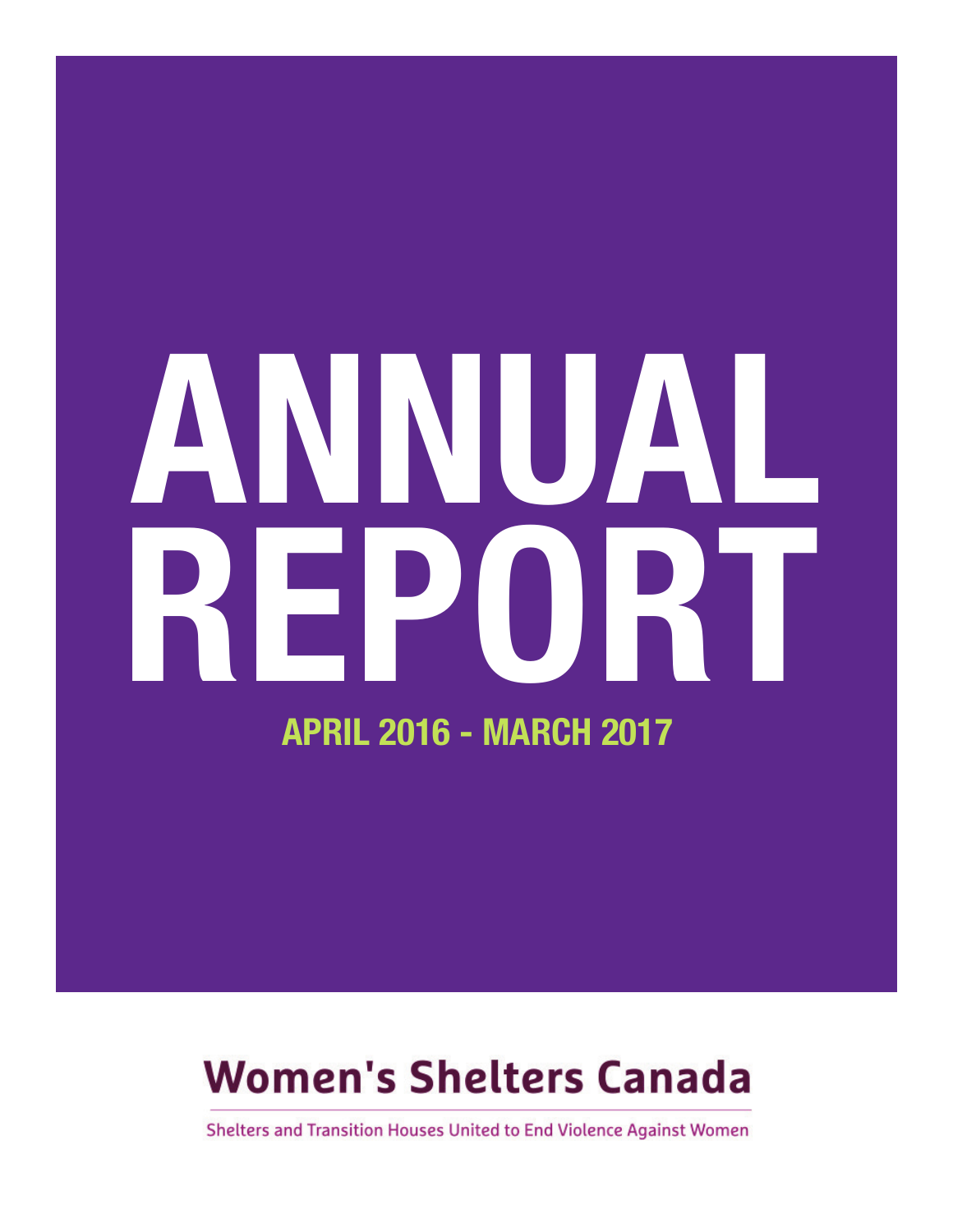# **THE WORLD CAN CHANGE WHEN WOMEN COME TOGETHER AROUND <sup>A</sup> COMMON VISION**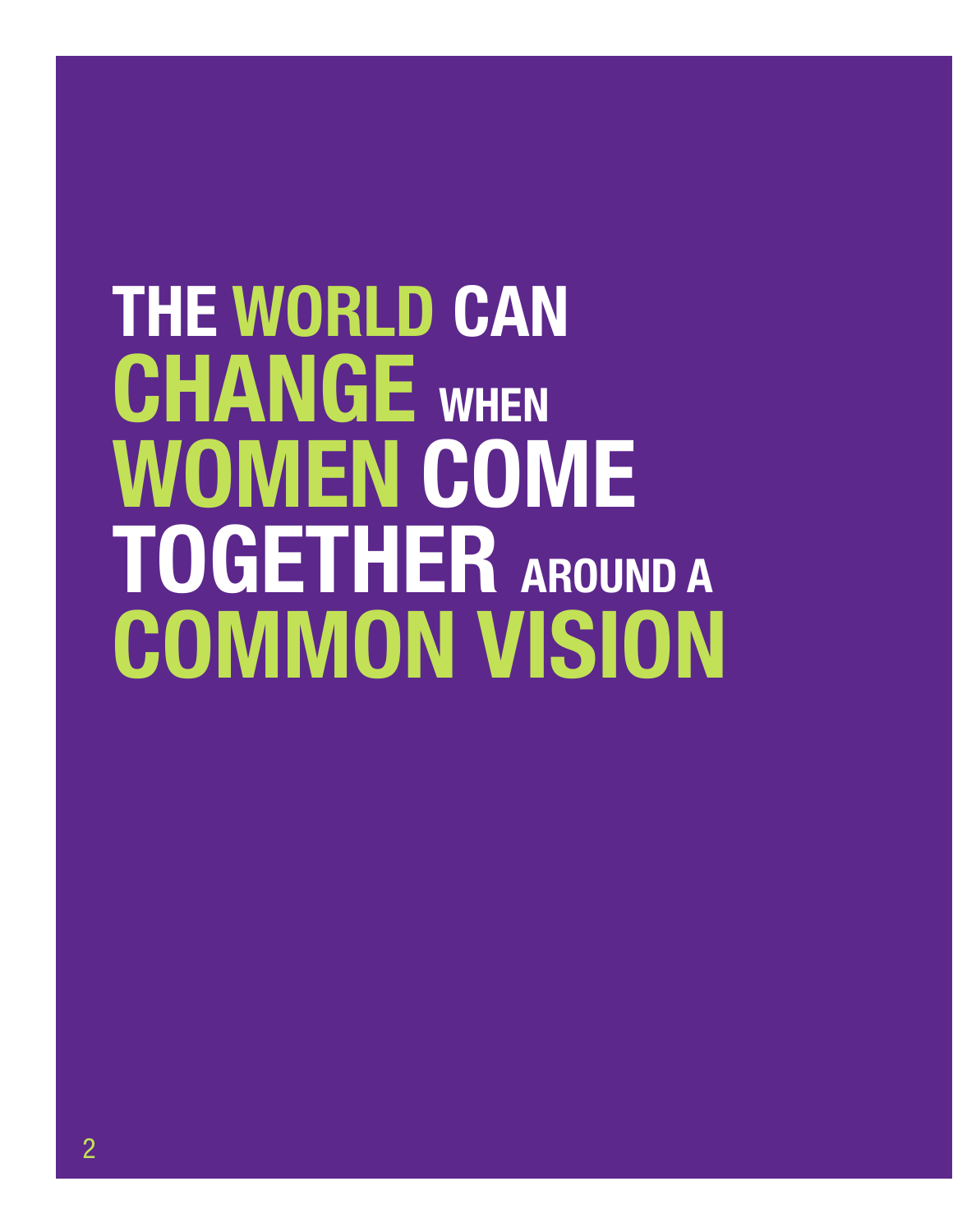### **ABOUT US**

In 2009, drawn together by a shared vision to end violence against women and the need for a unified voice at the national level, the provincial and territorial shelter associations began giving shape to the Canadian Network of Women's Shelters & Transition Houses. On March 8, 2017 – International Women's Day – the Network officially changed its name to Women's Shelters Canada. Together, we have become a national, collaborative voice for change. The Network was incorporated and became a charitable organization in December 2012.

#### **Our Beliefs**

- We believe that governments and societies are responsible for ensuring women's human rights.
- We believe that violence violates women's human rights and equality.
- We believe that the women's shelter movement plays a critical leadership role in the provincial/territorial, national, and global effort to end violence against women and their children.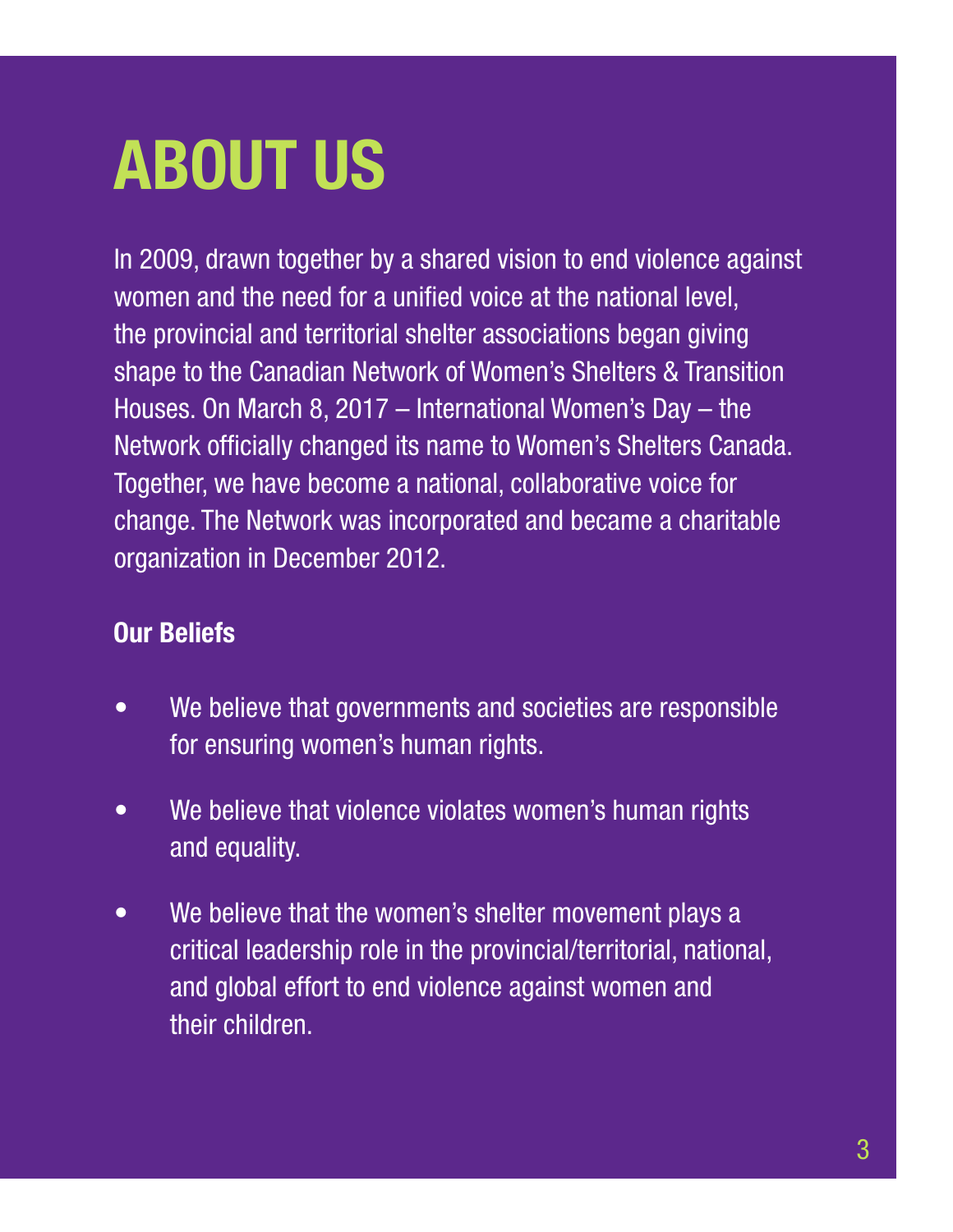# **WORKING TO CONNECT**

2016-17 was a turning point year for our organization. This fourth year was one of growth and change. Wanting to make ourselves more accessible and relatable, we changed our name to Women's Shelters Canada (WSC). Our staff doubled from two to four, allowing us to expand our reach and our capacity to serve as a connector on multiple levels.

We began to concretely connect shelters to one another and to WSC through our associate membership program and our shelter exchange program. We are excited to be hosting our first national shelter conference in Ottawa in June 2018. By engaging in active peer-to-peer learning, this will be an opportunity for shelters across the country to share their challenges and successes. We have also begun to share the story of the amazing work that shelters carry out on a daily basis for some of the most vulnerable women and children. We share their first account stories on our new YouTube channel that can be accessed from our website.

Part of our work is also to ensure that the perspectives of shelters are represented at the federal level. In June 2016, the Minister for the Status of Women created an Advisory Council to guide the development and implementation of the federal government's Gender-Based Violence Strategy and appointed WSC's Executive Director as a member. A number of our provincial and territorial members had the opportunity to participate in consultations throughout the summer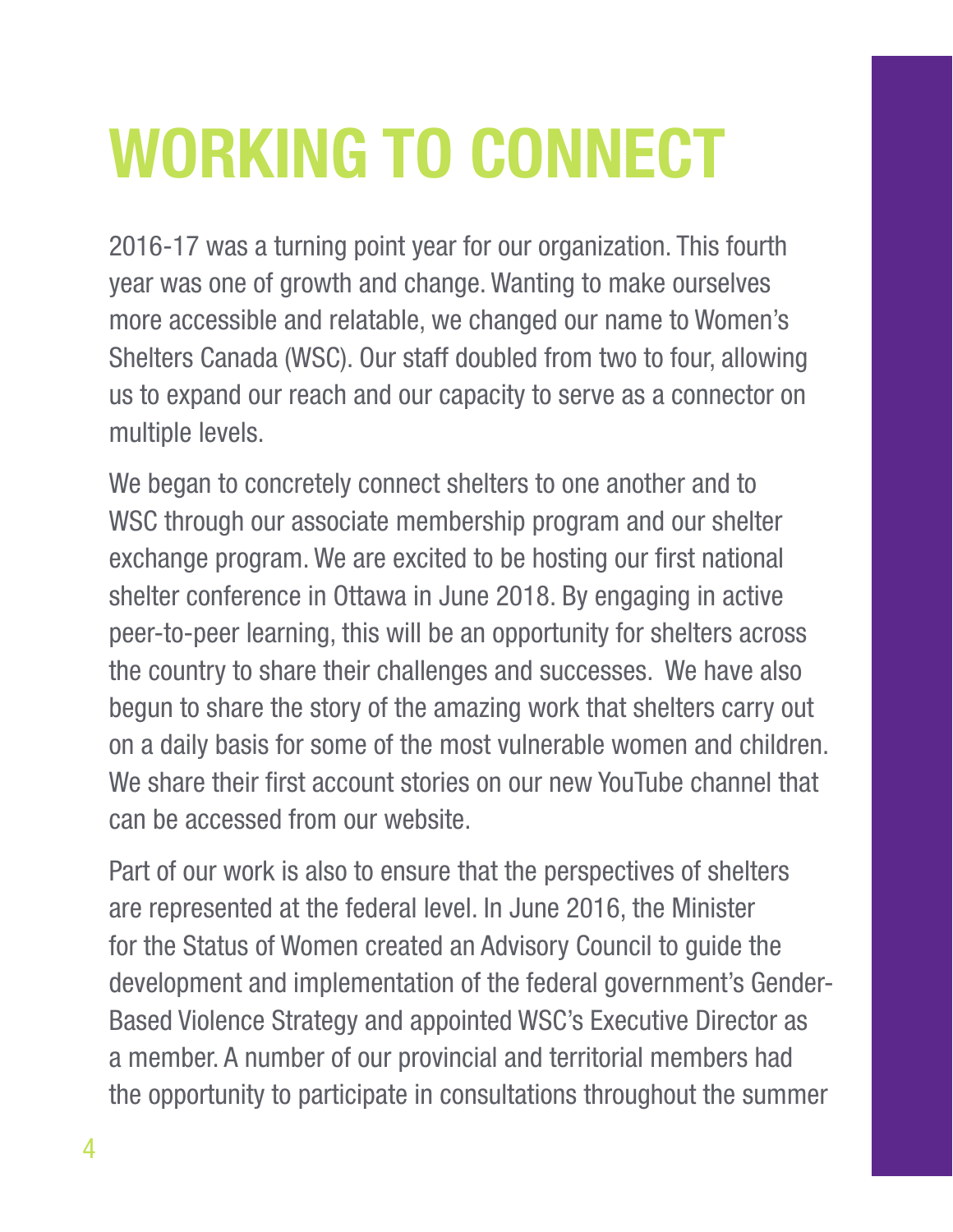of 2016. WSC also presented a brief in anticipation of the National Housing Strategy underlining the importance of connecting the gender-based violence strategy, the national housing strategy, and the poverty reduction strategy.

In July 2016, we received a three-year grant from Status of Women Canada that will allow us to develop a national profile of shelters. The profile will be a State of Shelters in Canada, covering a range of issues from bricks and mortar to human resources to the extent of services provided to name a few. Surprisingly, this does not exist and will be instrumental in moving shelters forward. The profile will also be our starting point for a national conversation on shelters of the future.

We continue to diversify our base of supporters that includes unions, the public and private sectors, and individuals. We launched our Leading Men Campaign, which is a specific invitation to one hundred men to pledge \$1,000 a year for three years. We are grateful to Simons for having selected WSC as one of the three organizations they supported during their March 8th event and to the Royal LePage Shelter Foundation for its support of sheltersafe.ca.

We thank the provincial and territorial shelters associations, individual shelters, our partners, and stakeholders who have shared their knowledge and expertise and allowed us to continue to create and develop connections to one another in our efforts to address violence against women.

*Lise Martin Manon Monastesse Jan Reimer Executive Director Co-Chair Co-Chair*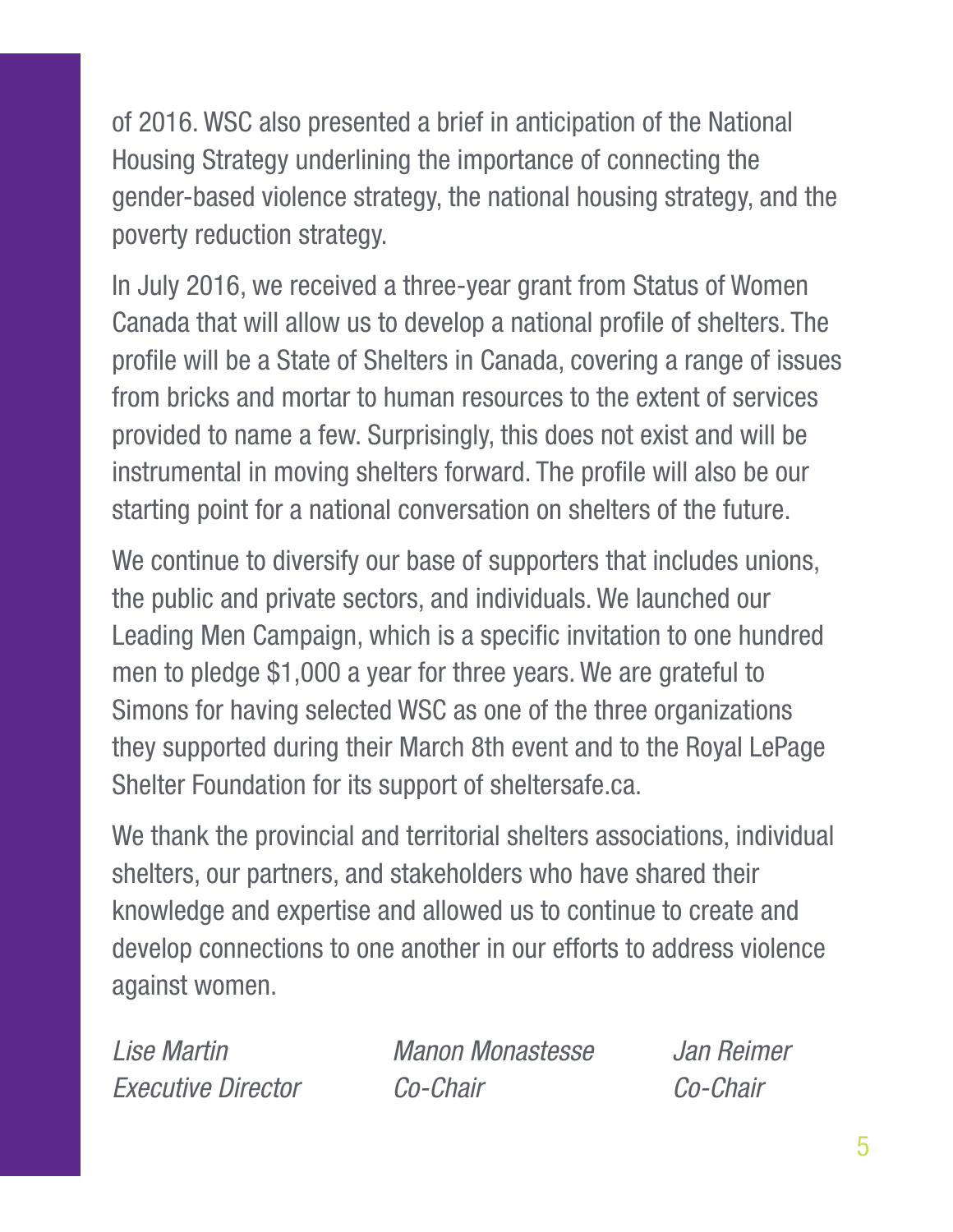#### **2016-17 REVIEW OF THE YEAR**

- We changed our name to Women's Shelters Canada: Shelters and Transition Houses United to End Violence Against Women
	- We received a three-year grant from Status of Women Canada for our Shelters of the Future project
	- We hired two new staff a Communications and Development Coordinator and a Research and Policy Coordinator
	- We gained another provincial member from Quebec L'Alliance des maisons d'hébergement de 2e étape pour femmes et enfants victimes de violence conjugale
	- We published our fourth annual issue of Shelter Voices
		- We launched the Associate Membership program, enabling individual shelters to become members of Women's Shelters Canada
	- We met with over 200 shelter directors in Alberta, Saskatchewan, Manitoba, Ontario, Quebec, New Brunswick, and Nova Scotia
	- We launched the Leading Men campaign
		- We facilitated the first shelter exchange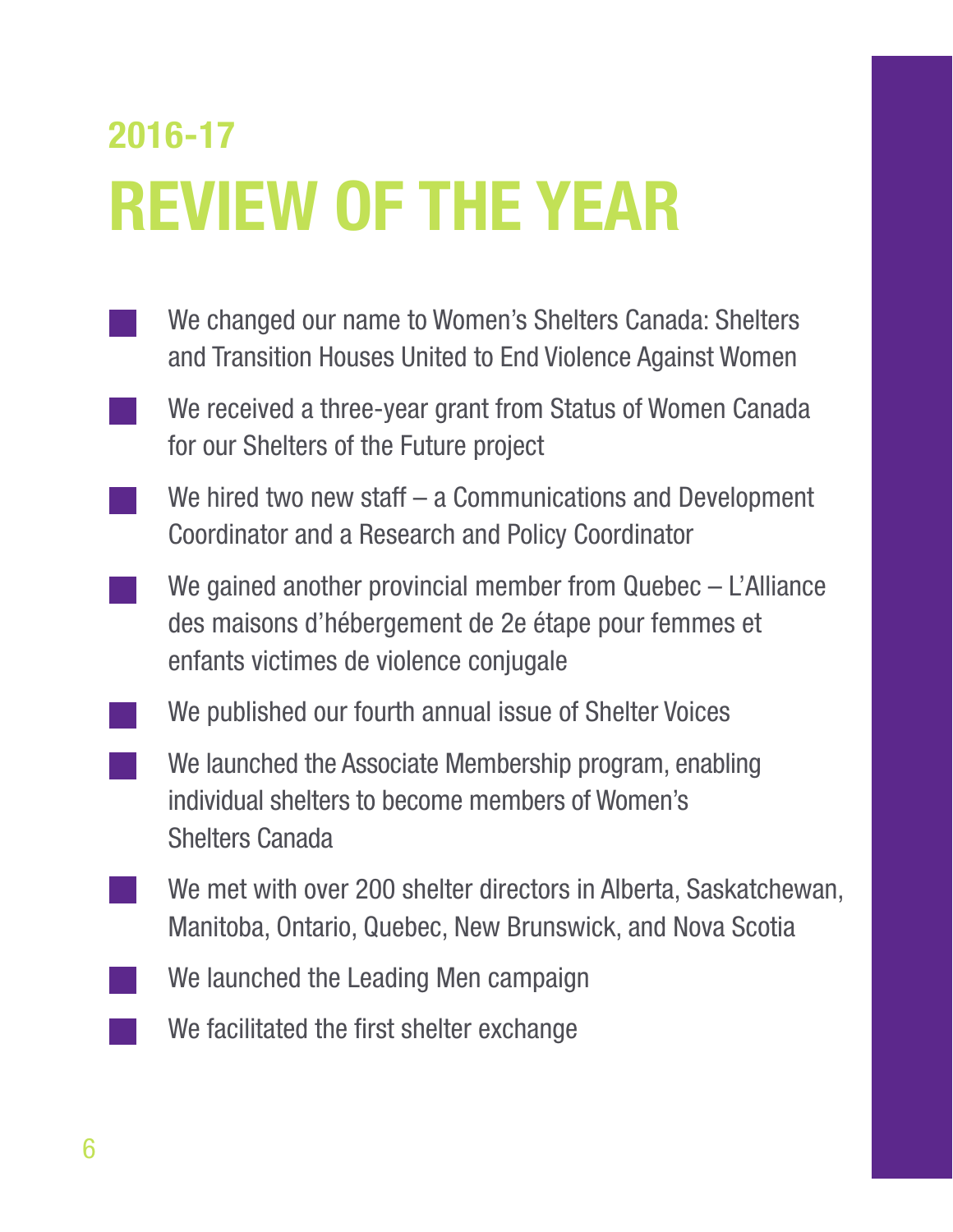We co-facilitated Open Doors training sessions in Ontario and the Prairies and facilitated our first webinar on prescription medicine and medical marijuana in shelters

- Our Executive Director was appointed to the Advisory Council on the Strategy to Prevent and Address Gender-Based Violence
	- We continued to build a diverse base of supporters

#### **LEADING MEN**

Through their donation, Leading Men have made a pledge toward a safer world.

Leading Men is a national opportunity for men to stand alongside women's shelters, to help women and children get out of immediate danger while working toward a vision of Canada where

*Supporting the safety of women in honour of our daughters and the women we love.*

emergency shelters are no longer required. Leading Men is a specific invitation to one hundred men to pledge \$1,000 a year for three years. Beyond the direct work it supports, Leading Men will be a watershed legacy of men's support to end domestic violence in Canada.

Together, Leading Men support:

- Sheltersafe.ca, connecting abused women to help 24/7
- Emergency shelters across Canada
- A future where shelters are no longer needed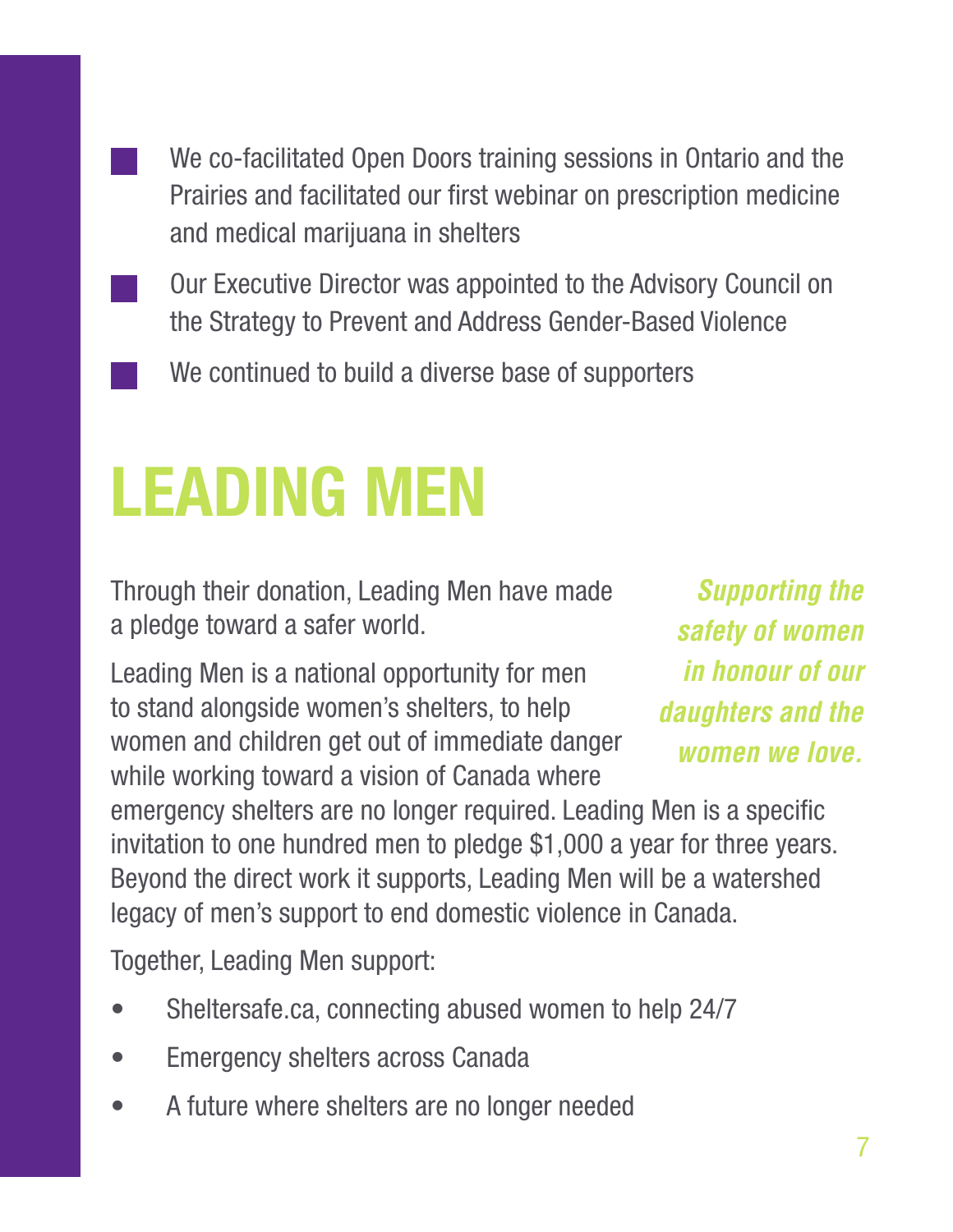# **SHELTERSAFE.CA FINDING SAFETY 24/7**

Launched in June 2015, Sheltersafe.ca is an online tool that provides reliable and accurate information on how you can access help, 24/7, wherever you are in the country. We let women know that it is not their fault, that they are not alone, and that they do not need to stay in a shelter to receive services.

"The most typical experience for victims of domestic violence is isolation. A map indicating hundreds of points of light, of hope, of safety and escape is more than a tool. It is a reminder that you are not alone. It is a reminder that whether you live in a large urban centre or in a remote community, there is domestic violence and that there are resources that can help." *- Shelter Director*

Providing safety through reliable and accurate information was made possible in large part due to the generosity of our two founding partners: the RBC Foundation and the Royal LePage Shelter Foundation.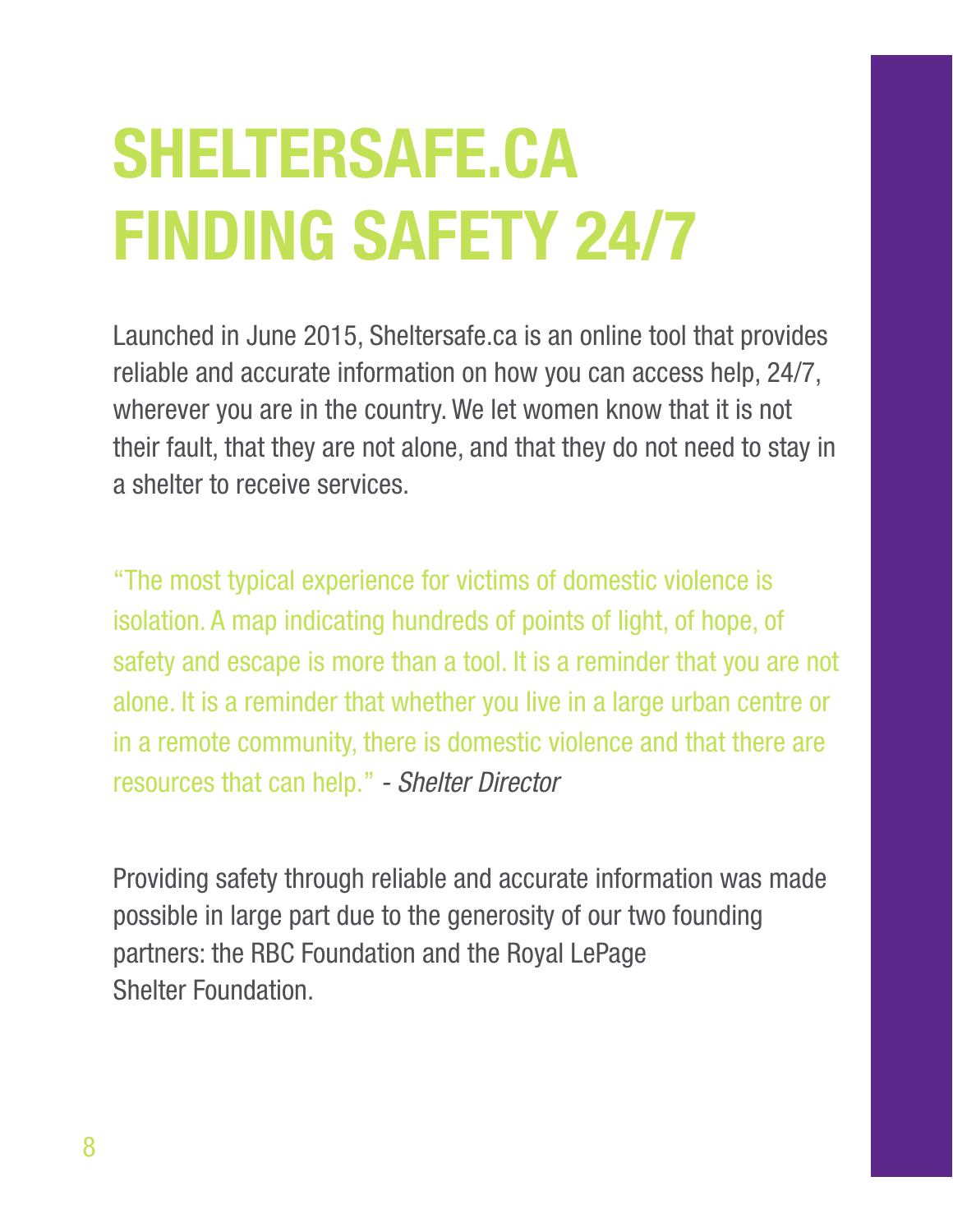**"** *Before I called, I had no idea what I was going to do. Now I have a plan and I know where to start.*

**"** *For the first time, I feel like somebody actually believes me.*



*- Shelter users and abuse survivors*

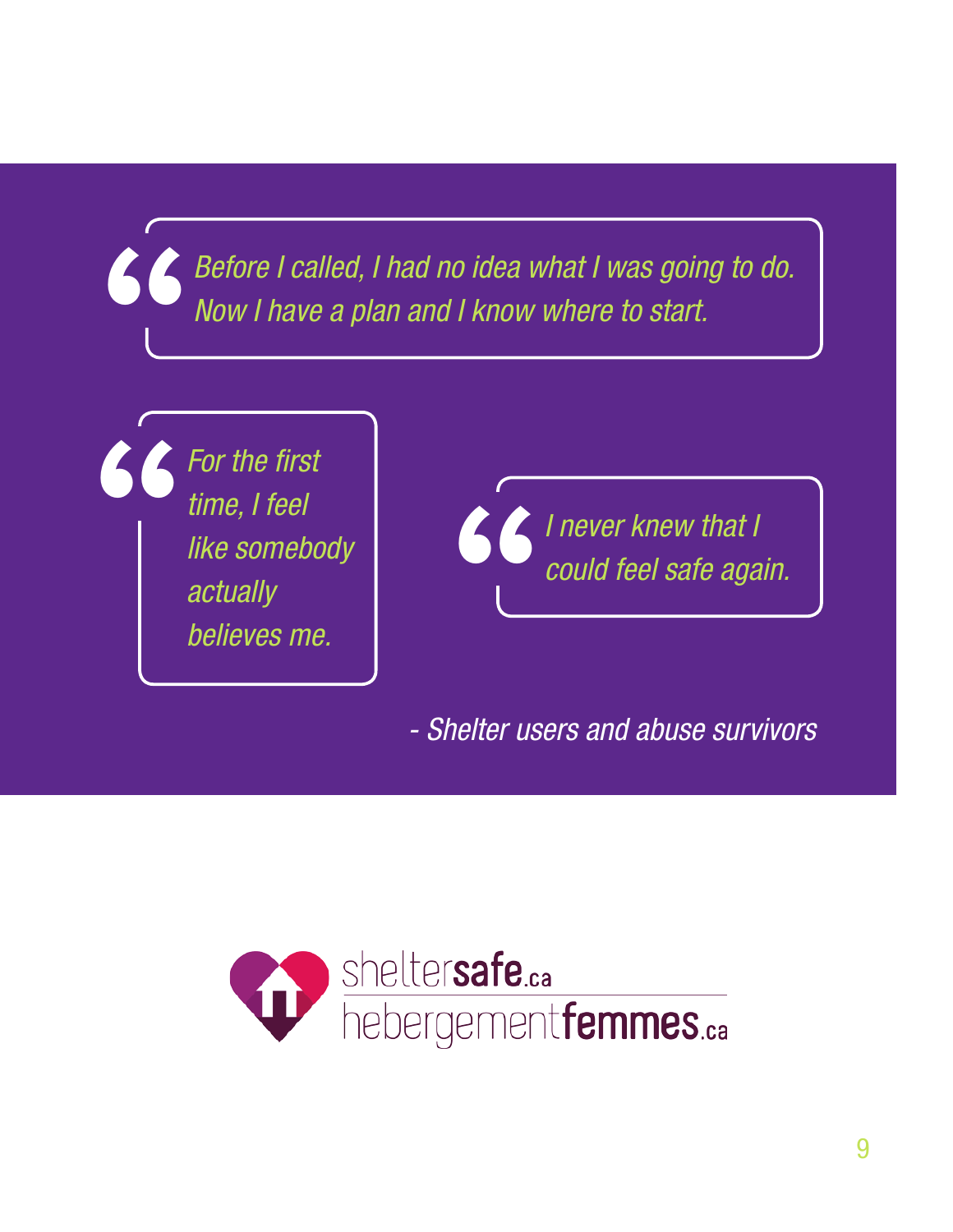### **SHELTERS OF THE FUTURE**

In July 2017, Women's Shelters Canada received a three-year grant from Status of Women Canada for our Shelters of the Future project.

A lot has changed since most shelters opened in the 1970s and 1980s. Since then, the needs of the women served have become more complex, the number of institutions and services involved has



increased, and the work shelters do has evolved and multiplied.

The Shelters of the Future project aims to strengthen the voices of shelters and shelter networks in order to produce systemic change by informing policy and

practice, leading to better services and outcomes for women and their children fleeing violence. The project will also raise awareness about the multiple barriers marginalized women face in accessing shelters and the breadth of services that shelters provide.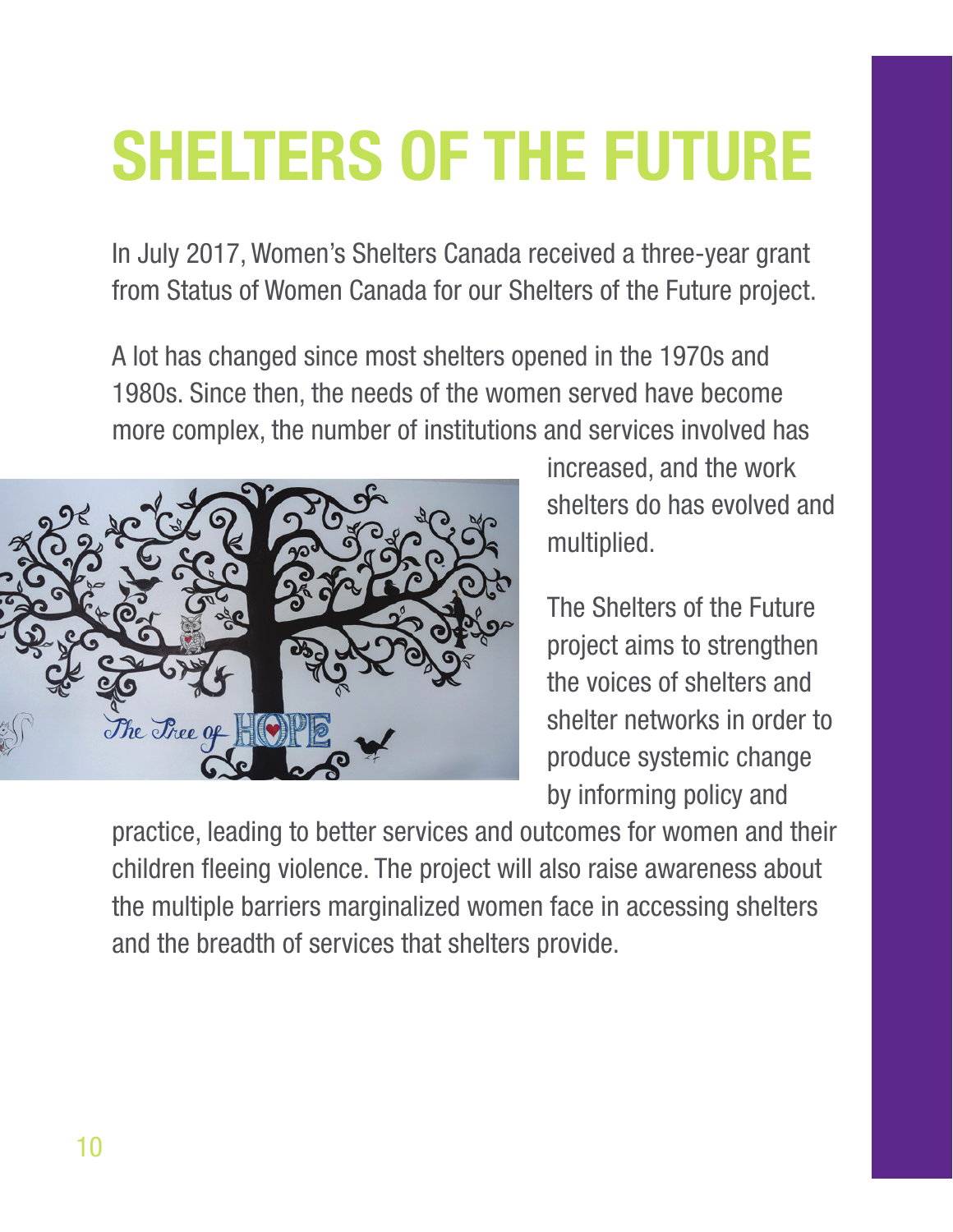The development of a comprehensive national profile of shelters will illustrate the scope of the shelter sector and provide reliable, up-to date information on shelter capacity, infrastructure, services, funding, and staffing structures across the country. The results of the survey will lay the groundwork for:

- Defining a vision for the shelters of the future, including a national consultation process
- Addressing the links between violence against women, shelters, and housing
- Knowledge exchange through three Communities of Practice (COP)

Having an accurate and up-to-date understanding of the pan-Canadian shelter environment and engaging in a national conversation on the shelters of the future will help address the social, institutional, and economic barriers that women fleeing violence face on a daily basis.

*A lot has changed since most shelters opened in the 1970s and 1980s.*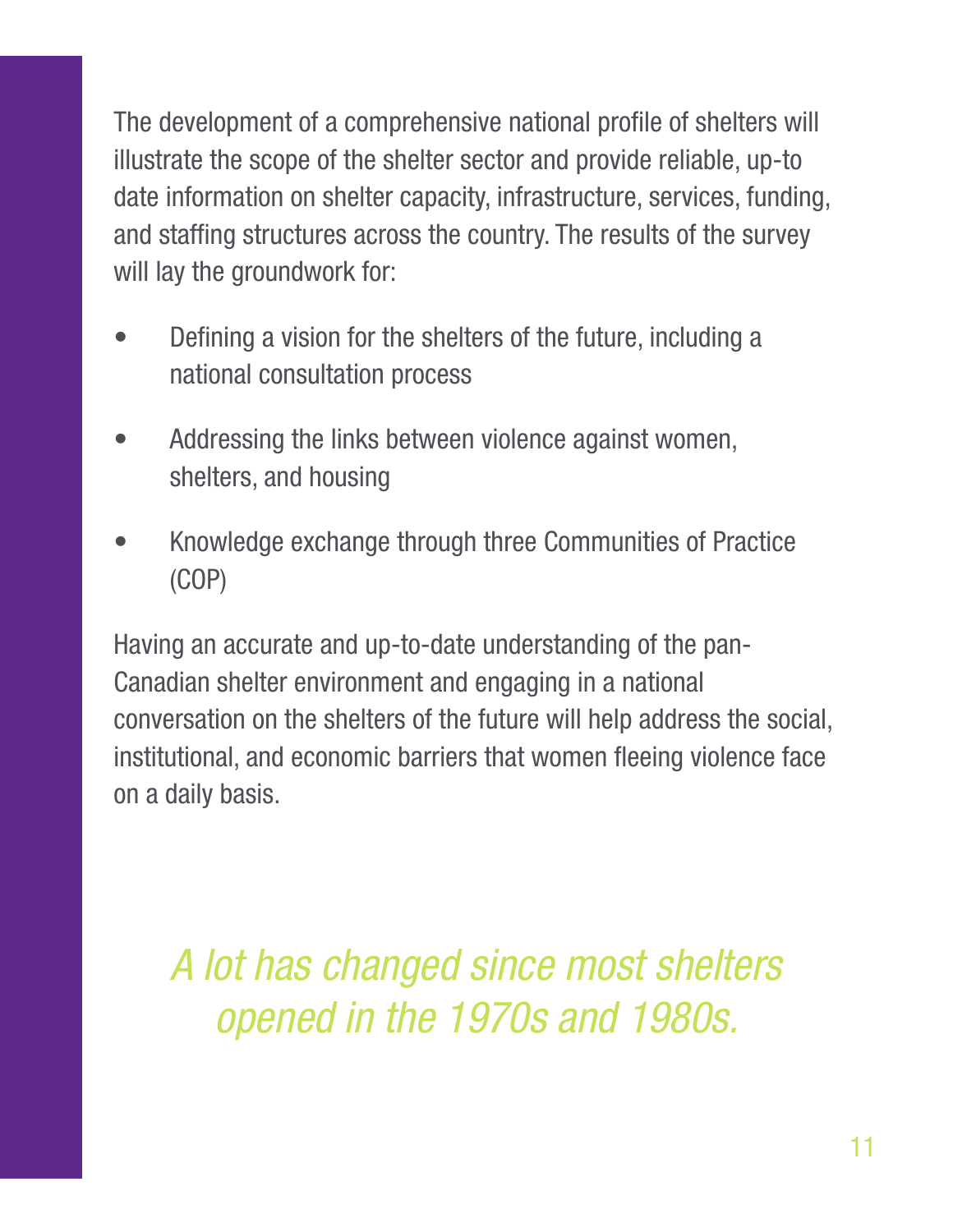# **OPEN DOORS PROJECT**



The Open Doors Project responds to the training needs identified by shelters and transition houses to help them feel better equipped and empowered to be more inclusive and trauma-informed when serving women escaping abuse who also use substances such as alcohol or drugs or have mental health concerns.

Open Doors is a three-year YWCA project, with Women's Shelters Canada playing the role of connecting with shelters, selecting participants, and providing follow-up. Training is delivered by the BC Society of Transition Houses, inspired by their Reducing Barriers project.

In 2016-2017, we co-facilitated training sessions in Ontario (June 2016) and the Prairies (November 2016). We offered our first webinar in February 2017 on Prescription Medicine and Medicinal Marijuana Management in VAW.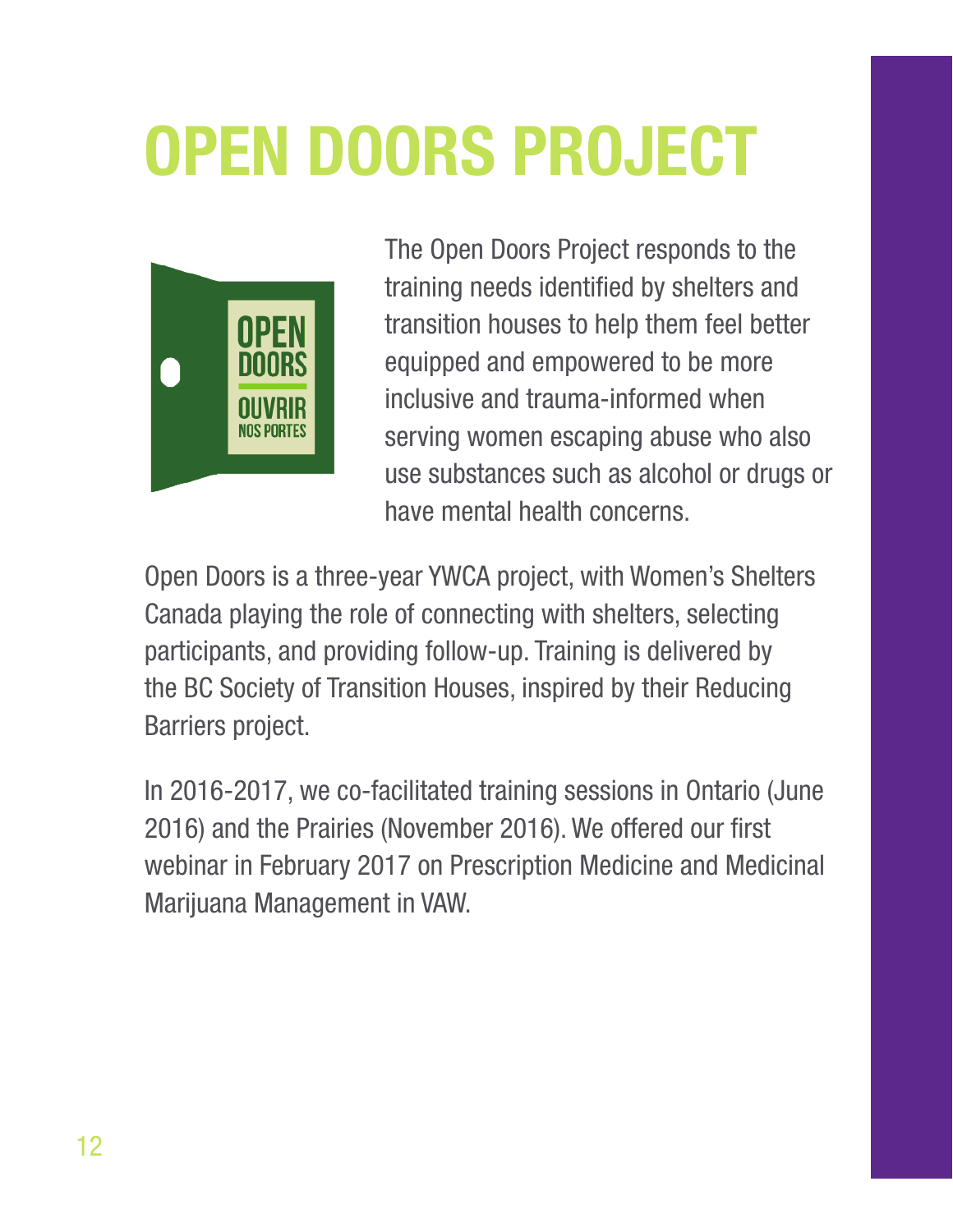# **SHELTER EXCHANGE PILOT PROJECT**

The Shelter Exchange Program, open to our Associate Members, allows two shelters at a time to experience each other's work cultures in a hands-on way. They learn from each other's practices, provide key learnings that can be summarized and shared with all shelters, and provide feedback toward the development of an ongoing Shelter Staff Exchange Program.

In March/April 2017, a pilot exchange was conducted between Mountain Rose Women's Shelter Association in Rocky Mountain House, Alberta, and Women's Community House (Anova) shelter in London, Ontario. Themes explored included:

- Understanding the different challenges and barriers to women and children living in rural areas and urban centres
- Learning how services are provided to both the Indigenous population and new immigrant communities at each shelter
- Learning more about the harm reduction strategy that is used at Anova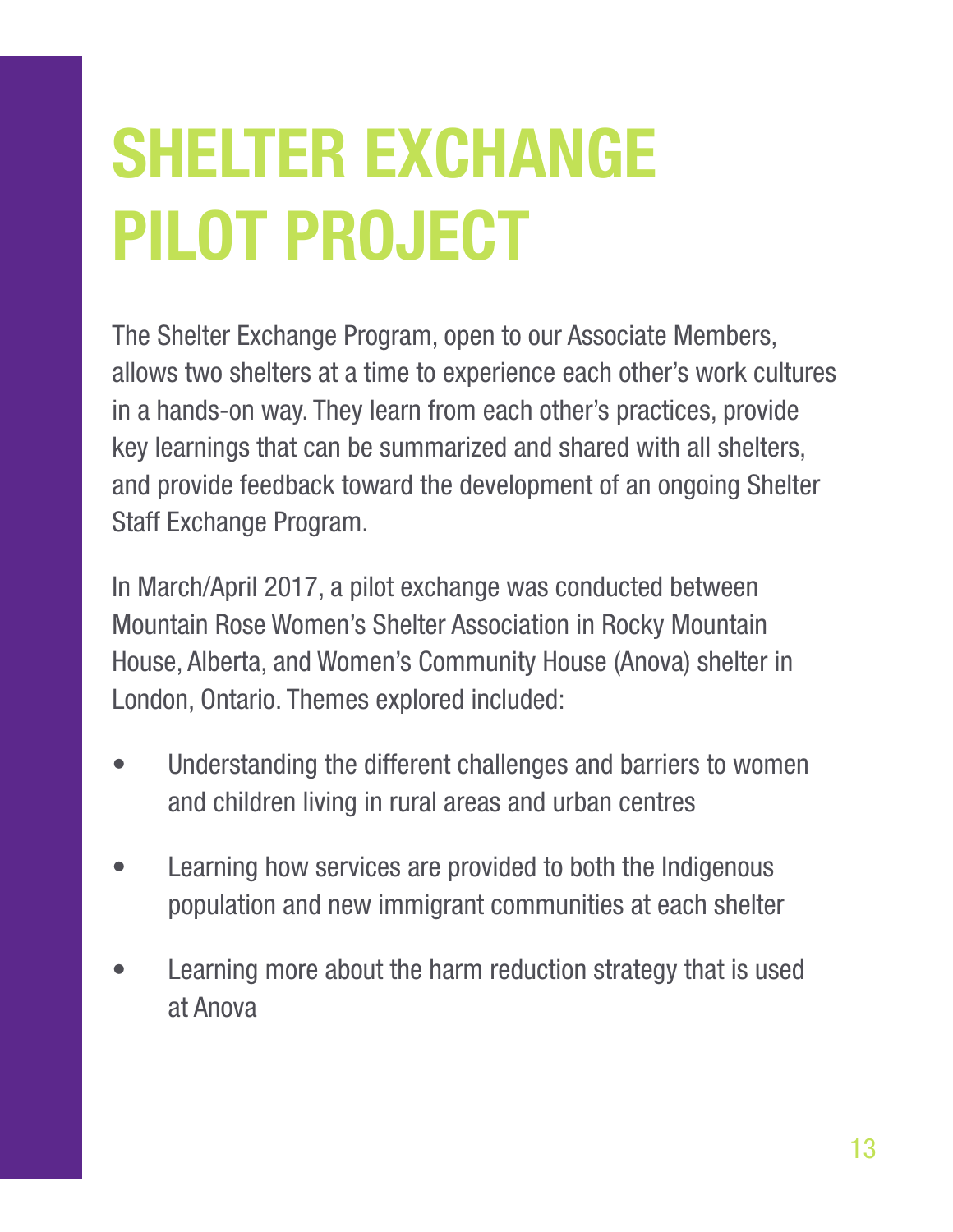### **WHO WE ARE**

#### **Board of Directors**

Joanne Baker\*

#### **Staff**

Lise Martin

Heather Stewart

Kaitlin Bardswich

*(as of Dec 2016)*

Krystle Maki *(as of March 2017)*

Francesca Sapozhnikov *(Sept-Dec 2016)*

Patricia Hendrick

#### **Consultants**

Kathryn Babcock

Marika Morris

#### **Volunteers**

Chloe Batista Jenna Smith Maya Naureese Fillion

Deena Brock Jo-Anne Dusel Lyda Fuller\* Marlene Ham\* Becky Kent Nadia Losier Barbara McInerney Dan Meades Manon Monastesse\* Jan Reimer\* Ellen Ridgeway\* Louise Riendeau

\* In December 2016, the composition of the Board became the Advisory Council. The Board was reduced to 6 members, indicated by an \*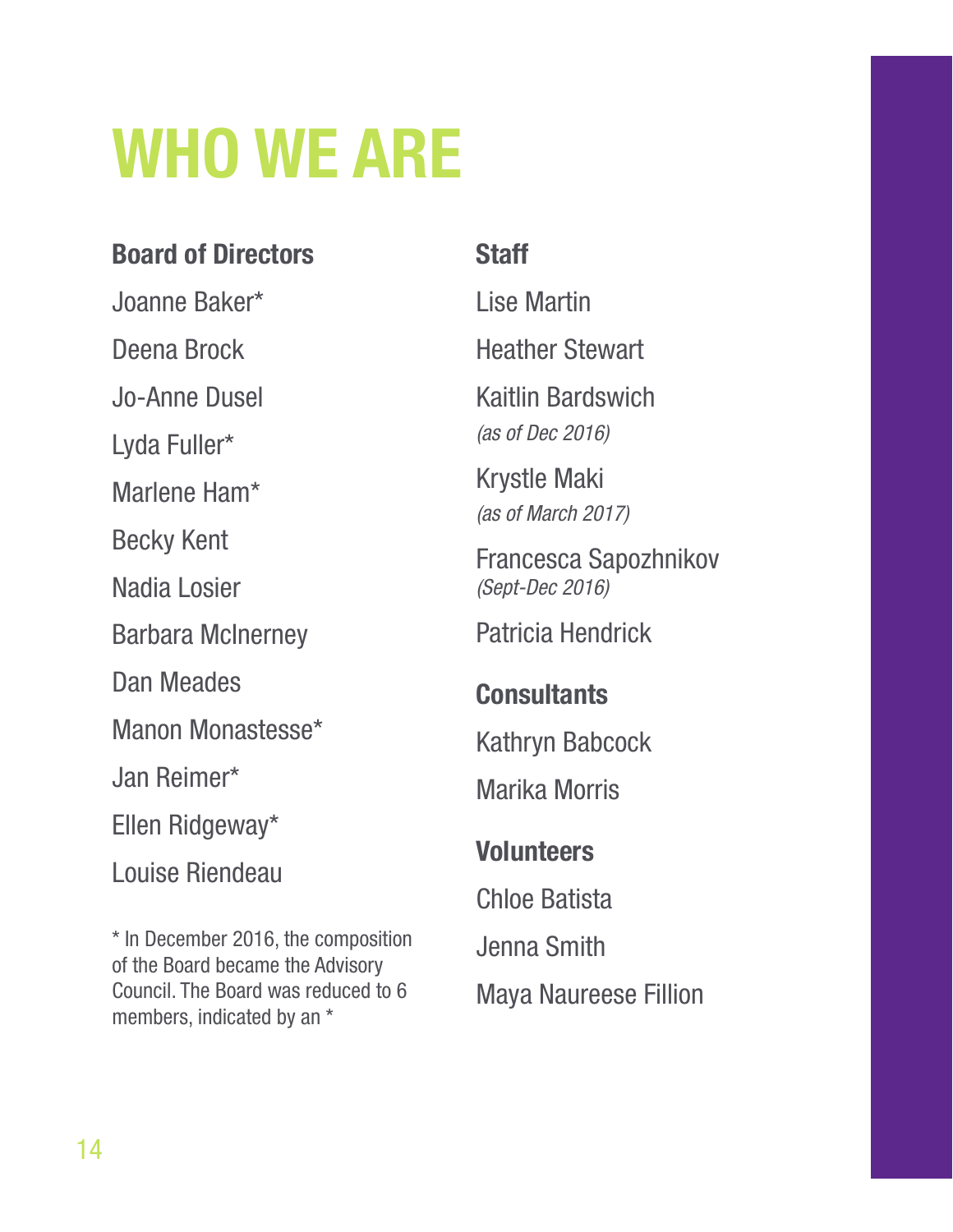# **DONORS**

Status of Women Canada Justice Canada Royal LePage Shelter Foundation Alex and Ani Benevity Community Impact Fund CaesarStone Canada Celgene Canadian Federation of Nurses Union

National Union of Public and General Employees

Ontario English Catholic Teachers Association

Shoppers Drug Mart Life Foundation

Simons (March 8 campaign)

Telus

UFCW Canada

United Steelworkers

### **LEADING MEN**

Anonymous John Barrack Simon Dean John Drake Dave Friesema Christopher Holz

Talib Hussain Ira Levy Leo Liao

Alex Mazer

Doug Mizzi

Stewart Schaefer

Phil Soper Kip Southam Ray Stasiulis Matt Varey